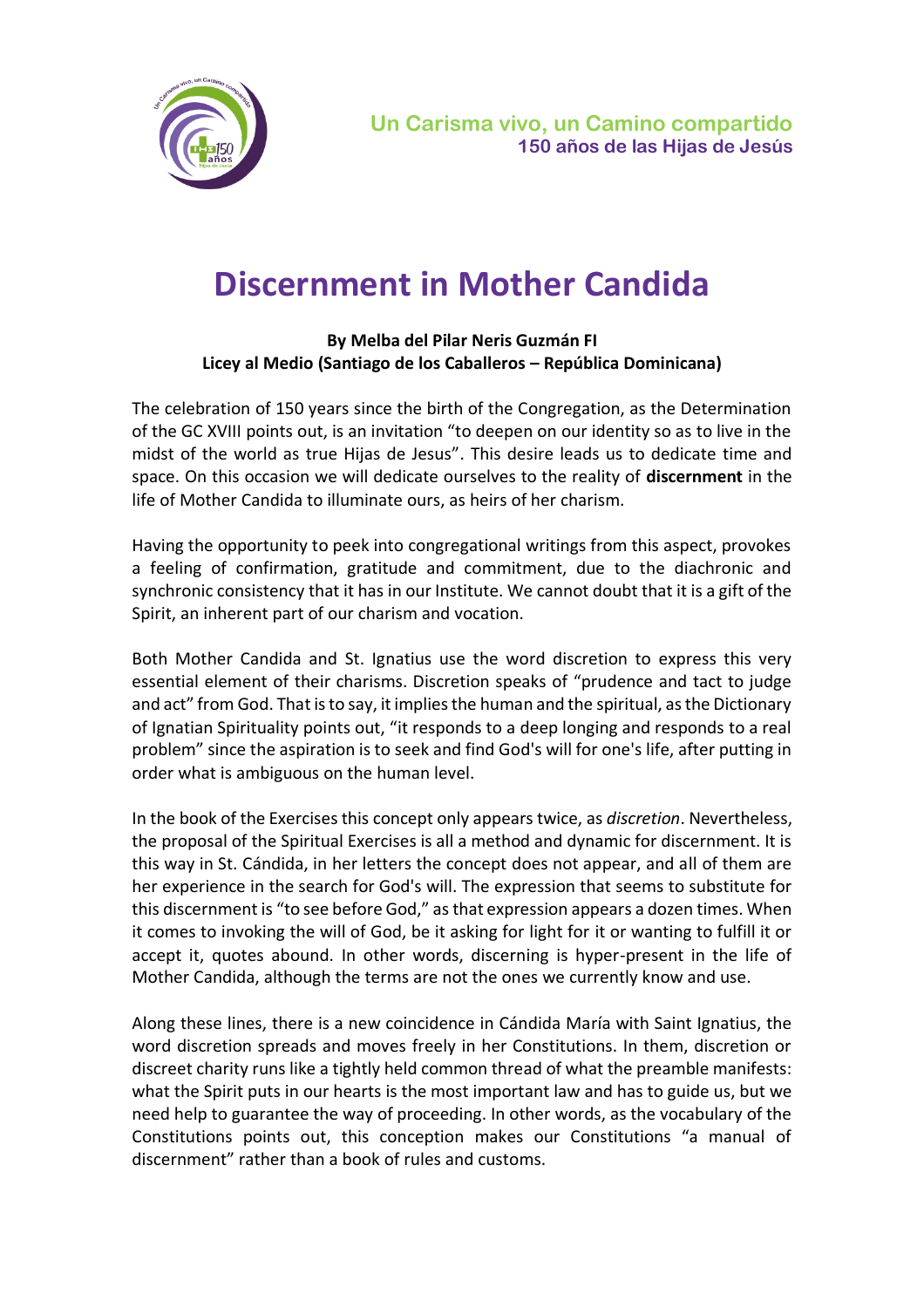

## **Un Carisma vivo, un Camino compartido 150 años de las Hijas de Jesús**

Mother Candida's proposal is a way of being and acting in discernment because, above all, she felt urged to live like this. Therefore, there is no doubt that it is a charismatic grace. In her spiritual journal we can see clear signs of this. Her expression is well known to everyone: "I belong entirely to Jesus, tell me, my God, what you want me to do, I am ready to obey you in everything". This belonging to God in Jesus is the fundamental drive to be attentive to God's will. Her life, from a very young age, when her call was just showing the first signs, clearly manifests a deep desire to distinguish, know and do God's will, that is why she was not afraid to affirm in a concise and firm way: "I am only for God". And at the end of her life, when her illness overcame her, her person was recognized and valued for being unified by that desire.

The signs of discernment as a lifestyle are very abundant and clear in Mother Candida. For example, her friendships were based on that prudence that is a gift and a response; evidence of a woman who has an "intense familiarity with God", which infects others. To cite just one: her relationship with Fr. Joaquin Pérez Pando OP. In the MF Letters there appear more than a dozen addressed to this religious; and in the Historical Archive, 34. This friendship that lasted a lifetime and was nourished by frequent communication, was based, in addition to mutual affection, on the veneration felt by the Dominican towards Mother Candida, to such an extent that "he linked the special inspiration he felt, when delivering his sermons, to M. Candida's presence" (Letters MF 15. Page 43, Volume I).

Discernment arises from the meeting of creator and creature, Lover and beloved, the one giving what he has and can and the other wanting to reciprocate, also with love. Except that because of its (human) condition, said love has to be discerned. We can then say that discernment is the fruit of love, of "the interior law of charity and love which the Holy Spirit writes and engraves upon hearts" as the Preamble (CFI 3) beautifully expresses.

I would like to end this brief exposition about discernment in the life of Mother Candida with the process that she carried out for the missionary sending to Brazil. María Cruz reflects very well the path made and the inner dynamism that accompanied it, in her book "A quien quieres que envíe" ["Whom do you want me to send"] (2009). She herself points out, at the beginning of the book, "that Mother Candida entered into a deep discernment". She points out that after asking for generosity from everyone and receiving many offers, Mother needed: 1) to free herself from any conditioning that she may have had with people; 2) to give a second chance, even if they were not the most suitable; 3) healthy realism, human prudence to distinguish the best conditions according to the mission; 4) to consider academics in the Sisters; 5) to take into account the psychological disposition; 6) to verify identification with the charism, life of prayer, discernment (Cf. pp 13-16).